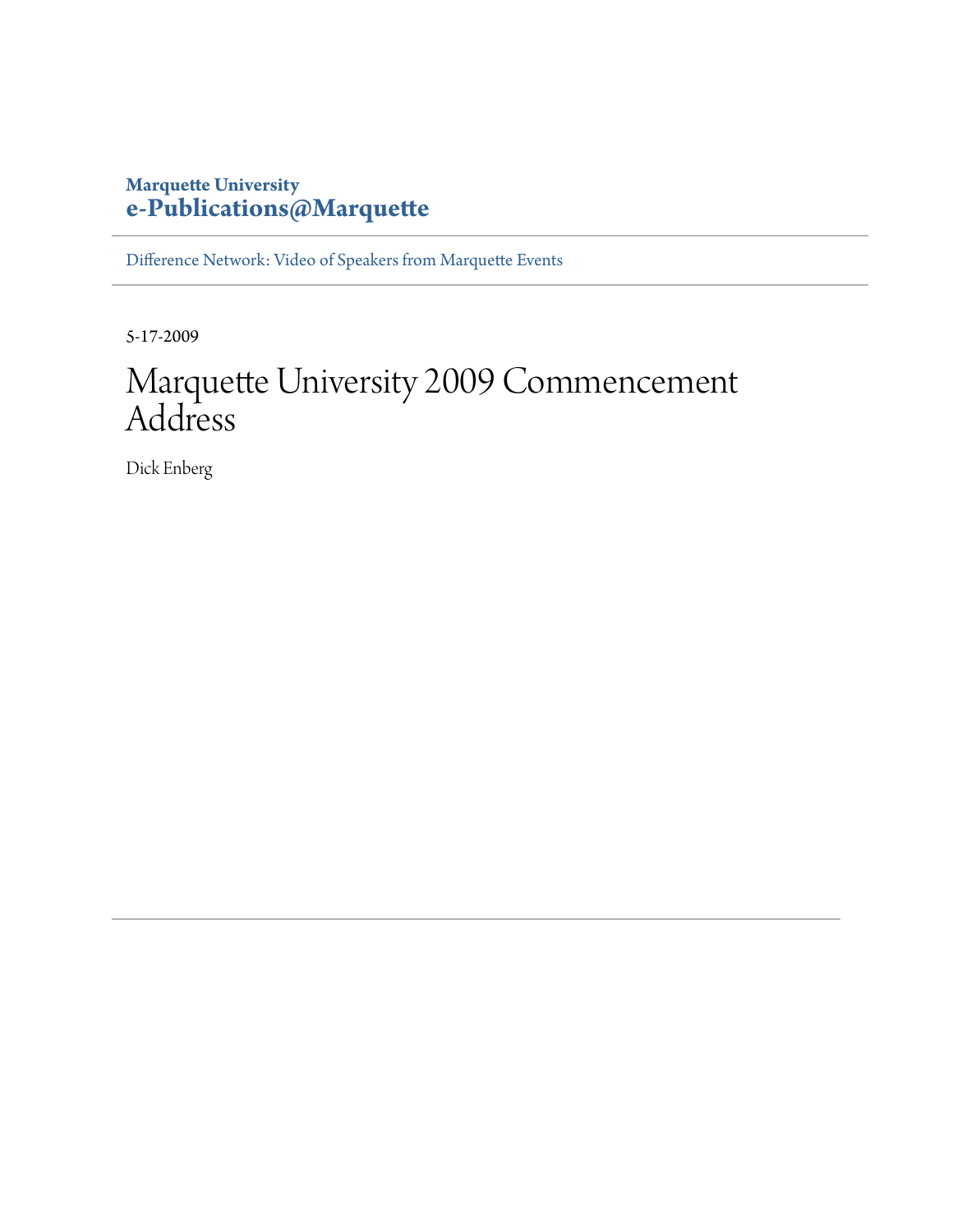## **Full Text of Dick Enberg's Commencement Address to Marquette University Class of 2009**

Father Wild, faculty and staff, honorees, family and friends, and the distinguished Marquette University class of 2009...

Thank you for your invitation to participate in this momentous day. I'm immensely pleased to be in your educational company.

It reminds me of my unusual journey that included attending a rural Michigan one-room school, eight grades all in one room with one teacher, then graduating in a high school class of 33. That was 57 years ago, long before Google became a verb.

With no plans for college, I nevertheless introduced myself to our commencement speaker, the president of a teacher's college. As a rousing third in that class of 33, he suggested I send a transcript of my grades to Central Michigan College. In those days we couldn't spell SAT.

Two weeks later, a letter arrived, announcing I had been awarded an academic scholarship of \$100. I thought: "This is a terrific deal. They pay you to go to college." No car, I hitchhiked the nearly 100 miles to campus for freshman orientation.

As a senior, I was elected student body president, then earned a graduate assistantship to Indiana, where at age 26, having earned master's and doctoral degrees, I accepted a position as an assistant professor and assistant baseball coach at what is now California State, Northridge.

The bottom line: Education was very, very good to me. It accepted a perfect nobody and allowed him to be somebody. Education from one-room reading writing 'rithmetic to doctoral dissertation allowed me to taste a grand variety of experiences and build a basis for the confidence that I could succeed. And so it is and will be for many of you today.

My first serious off-campus job was at the one and only radio station in Mt. Pleasant, Mich. I applied for the custodial vacancy, one dollar an hour. They would hire me instead as a weekend disc jockey, one dollar an hour.

Within a month, I was calling play by play of college and high school football games, one dollar an hour. It was a mighty good investment, taking me eventually to a wonderful, privileged place.

On the ride I encountered the most unforgettable character I've ever met, Al McGuire, the man that brought this great university and the city of Milwaukee a national basketball championship in 1977.

I'm certain there are parents, grandparents, family here today who were witness to that uncanny, unlikely, magical season orchestrated by Al McGuire was absolutely the most unforgettable character I've ever known, a New York street genius.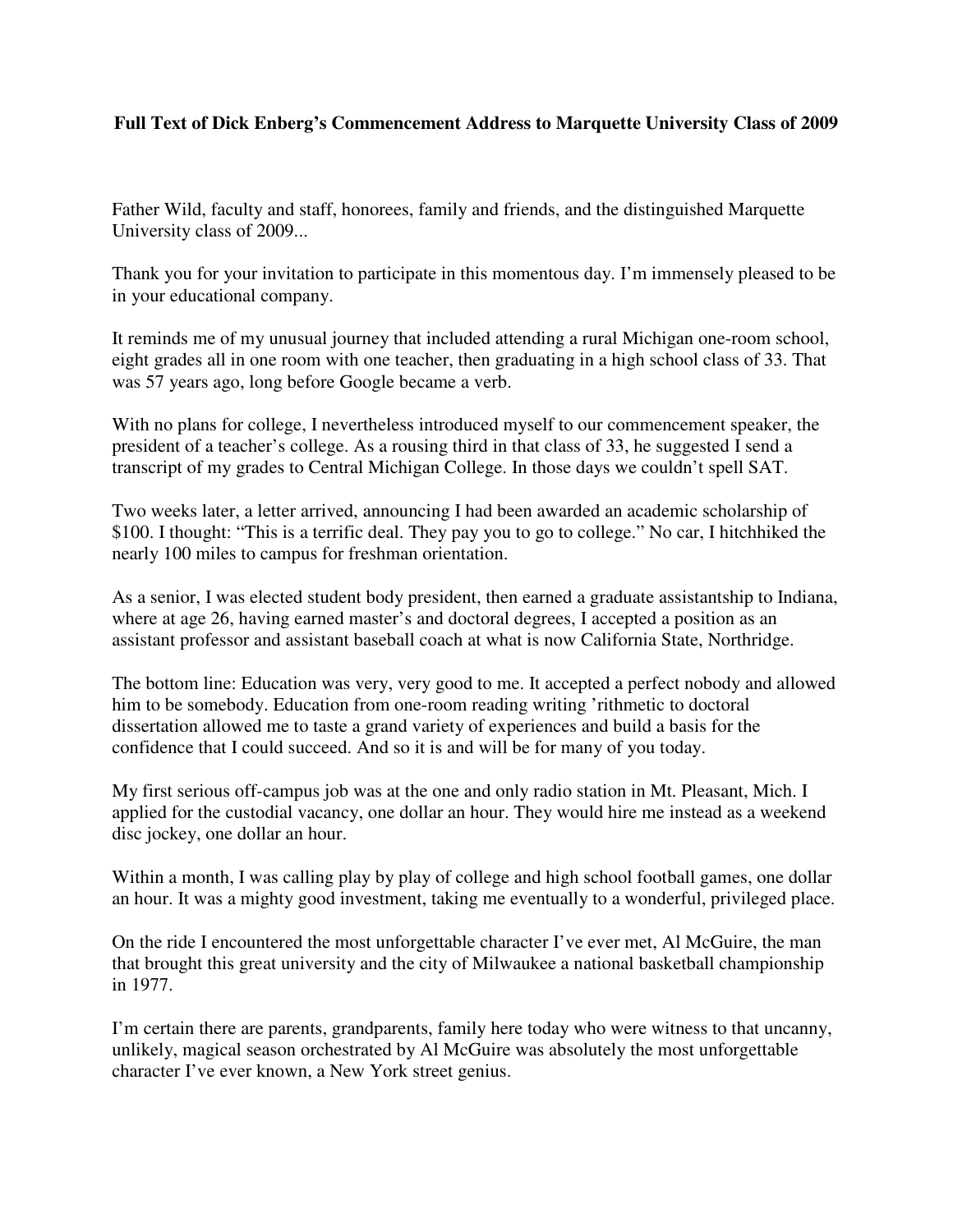In the lecture hall of life, he had several doctorates. Al never delivered a Commencement address. Oh, my, if he had, students would have been in for such a special treat. His speech would have been packed with uncommon wisdom and rare wit.

He was a master of the many angles of human behavior, first learned while growing up above an Irish bar on Long Island and later refined during a Hall of Fame coaching career. In our longterm relationship, he carefully spent time to share his sage insights, enough so that upon his death I decided to record them in writing. This led to the creation of a one-act play on his life. It is one of my most rewarding experiences ever because for 70 minutes this rascal of a friend is once again alive.

Therefore, as we collaborated so many times as a basketball announcing team, so will we address you in tandem, today. I bring his spirit with me.

First, congratulations to you all, as Al would say, "for getting the piece of paper," the diploma. He promised every one of his players and their parents that part of playing for Marquette was getting that piece of paper. And in his 13 years here, he was enormously proud that 90 percent of them did.

I especially salute those of you who have graduated with honors. With your academic performance, you've thanked your parents in a very special way. However, McGuire would have been quick to add, "Always remember, the world is run by C-plus students."

"C-plus students who have people skills become outstanding leaders," he argued. To underline his point, half in jest, Al would suggest that if you want your master's and doctorate in "humanism," tend bar for six months and then drive a taxi for 6 months.

The message: Study those around you, friends and rivals. Know them well enough to anticipate their needs and their actions. In his words, "Know the ripple below the surface of the water."

He preached: "Winning is a habit. Losing is also a habit." Today, all of you are winners. You've successfully hit the finish line. Your education now becomes the platform on which to build future wins.

In these times it'll be a challenge. There's a big world out there ready to test your fiber. It might even come in simple ways. There's a well-traveled story about Al at a restaurant. He orders an expensive lobster. (Someone else must have been picking up the tab that night.) The lobster arrives with only one claw. The waiter explains that sometimes they get in fights in the tank and this one lost a claw. Al's response, "Then how about you taking this one back and bringing me the winner?"

In his last lecture at Carnegie Mellon, young professor Randy Pausch, knowing fully that he was dying of pancreatic cancer, offered a final classroom presentation, later admitting his ulterior motive was to have a final video taped lecture that would serve after his death as fatherly advice for his three young children, 5 and under, who would never have the chance to fully know him.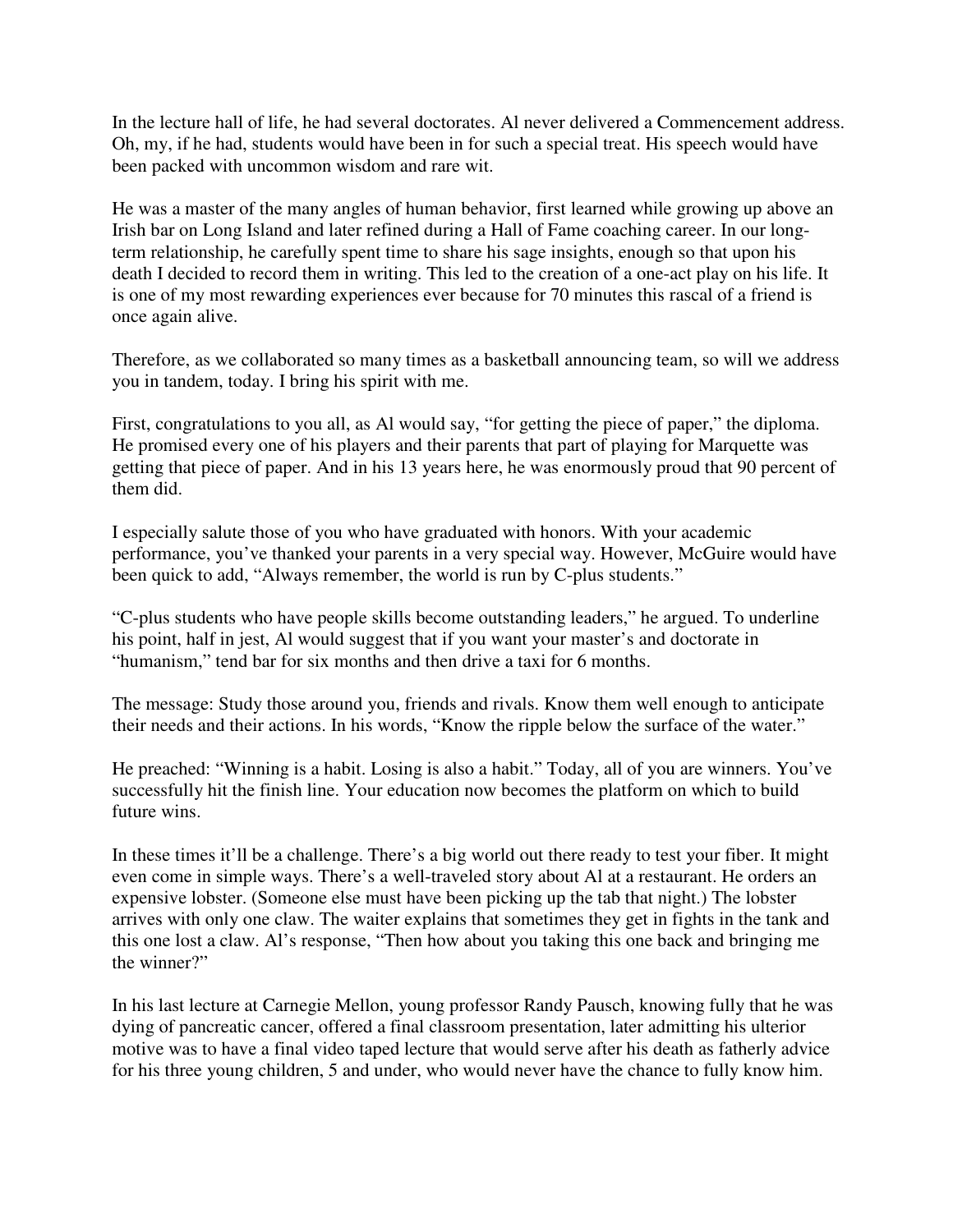He died shortly after delivering that final lecture. In it Pausch described the brick walls in life, those that each of you will encounter.

He advised: "Brick walls are there to stop the people who don't want it badly enough. They're there to stop the OTHER people."

Pausch went on to add that sometimes the brick walls appear insurmountable. That's when you'll need the help and encouragement from others to climb over them. It's important to get to the other side. It tests the habit of winning.

Winning ways, especially in today's world, will require outworking the competition.

Pausch surprised his colleagues when he received an academic promotion much sooner than normal. When asked how he did it, he answered, "Call me at my campus office Friday night at 10 o'clock, and I'll tell you."

Author Vince Flynn, despite suffering from ADD, is credited with 10 bestselling novels. His writing game plan: no complex sentences. As an upper Midwest native and fan of McGuire, he quotes Al in his speeches.

While trying to publish his first book, Flynn was warned that there are 50 rejections for every book that makes print. "That's good," he replied, "I've already been told 'No' 48 times. That means I've got only two more to go before my first one is on the shelf."

Hard work trumps rejection. He added, "Given the choice, I'd hire the hardworking, persevering soul over the unmotivated brainiac every time."

Especially in these times, Graduates, talent alone may not be enough. Your challenge will include some tough adjustments and an unrelenting effort.

It may require accepting a position or opportunity that seems below your talent and skill. If so, a tireless work ethic can push you upward and forward. Brace yourself. Don't get left behind suffering in self-pity. Climb that brick wall.

One of the most meaningful of McGuire's lessons was his "take a right turn" philosophy. It was born out of his daily trips from his home in the Brookfield suburbs into Milwaukee and Marquette. Every day, he'd reach an intersection in which a left turn took him into the city but a right turn sent him into the pastoral Wisconsin countryside. Once a month he allowed himself that right-hand turn.

It was spontaneous and unannounced. He wouldn't call in to Marquette to say he would be absent. That would destroy the spirit. Besides, his assistants knew where he was. In some ways, it's the antithesis of the brick wall. Instead of the determined battle for wins, taking a right meant that he was pausing to allow life to come to him. He wasn't chasing life. It was meeting the guy with two teeth missing.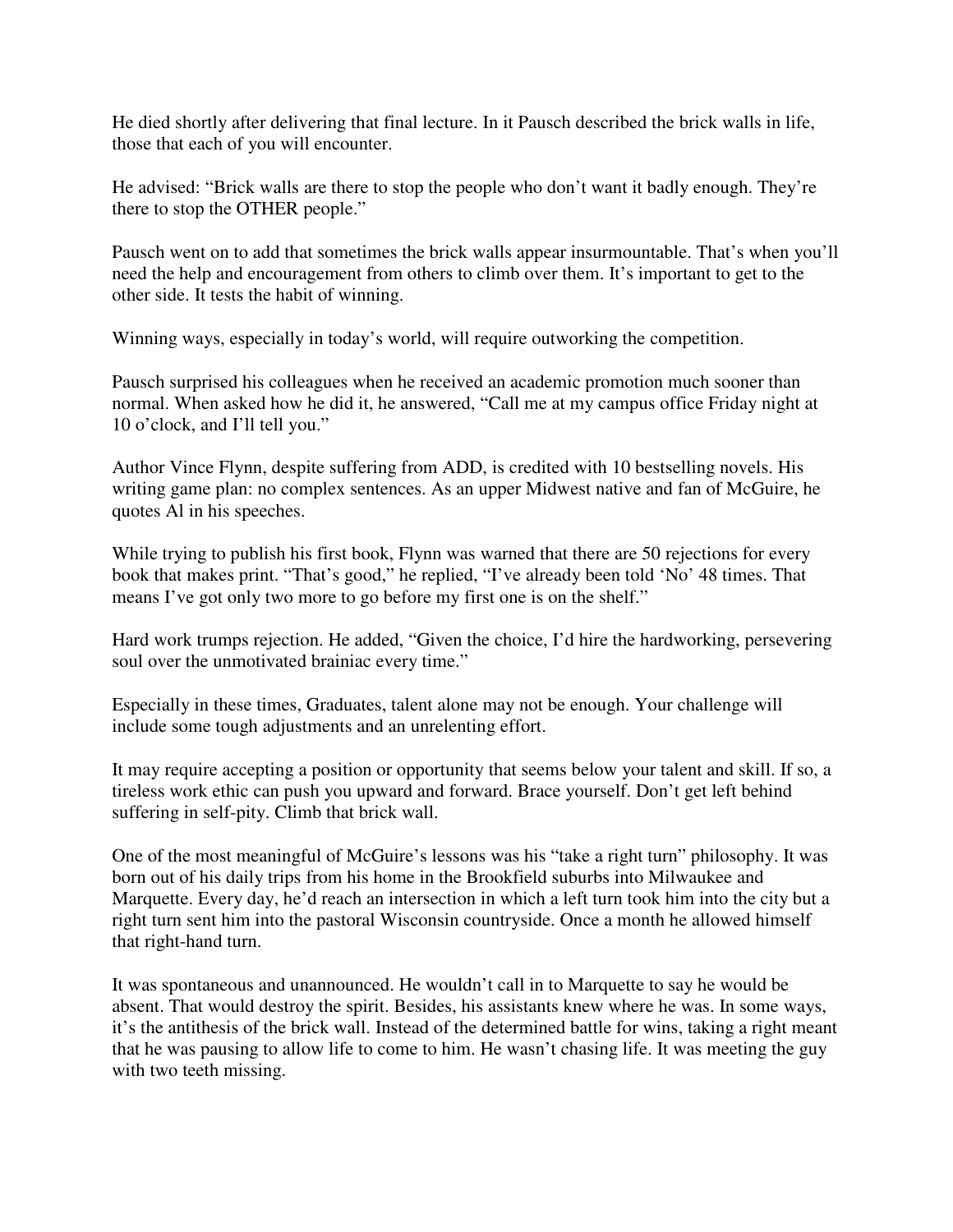It's surprising how beautiful the unplanned can be. When there is no agenda, no itinerary, we allow what the Italians call, "*Il dolce far niente*," the sweetness of doing nothing. Try it. Allow time for simple surprises.

I have two children that are recent college graduates and another finishing his sophomore year. It concerns me that in this era of Tweeters, Facebooks, cell phones, iPods, text messaging and the lot that they are drinking life 24-7 out of a fire hose.

Yes, the advantages of our high-tech avalanche are enormously valuable, but they are at the risk of being ensconced in a world of black and white. How about the colors of life, the sunsets and rainbows, autumn hues, and winter crystals?

Take time to see and embrace them. Program an hour each week to take a right-hand turn. Power down. No game plan. Make a person-to-person contact uninterrupted by high tech's buzzers and bells. Experience humanness.

It's a philosophy that has considerable application. Searching for a job, searching for love, searching for the right answer. Too often we are so busy searching, chasing it, we run blindly by the desired result or miss the moment because our mental and visual focus is down instead of ahead.

One of the greatest of actors, Jack Nicholson, once related to me that he was 32 years old before finally getting his first significant acting part in the movie, *Easy Rider*.

He'd all but given up on an acting career, deciding to work as an assistant director on the film. As production began, the director asked Jack if he could do the part. "Anyone could do this part," Jack answered in that familiar whine. The rest is Oscar-winning history.

I asked him for advice for one of my older sons, an actor. Jack said to tell him, "Everybody gets a chance."

Be ready to pounce on opportunity when your chance surfaces. Sometimes it comes very early; sometimes, unkindly, painfully late. But you WILL get a chance, and your years here at Marquette are an insurance policy that will help you to take optimum advantage.

You'll be pleased that there are time restraints on my speech, so respectfully, Father Wild, in the interest of time, I'll briefly offer just a handful of worthy McGuirisms.

As Al would say, no extra charge:

1. If a guy brings home flowers for no reason, there's a reason.

2. Stars in sports or business should get special treatment. They win for you.

3. No is a good answer. Yes is the desired answer. Maybe will drive you crazy. No saves a lot of time. Accept it and move on.